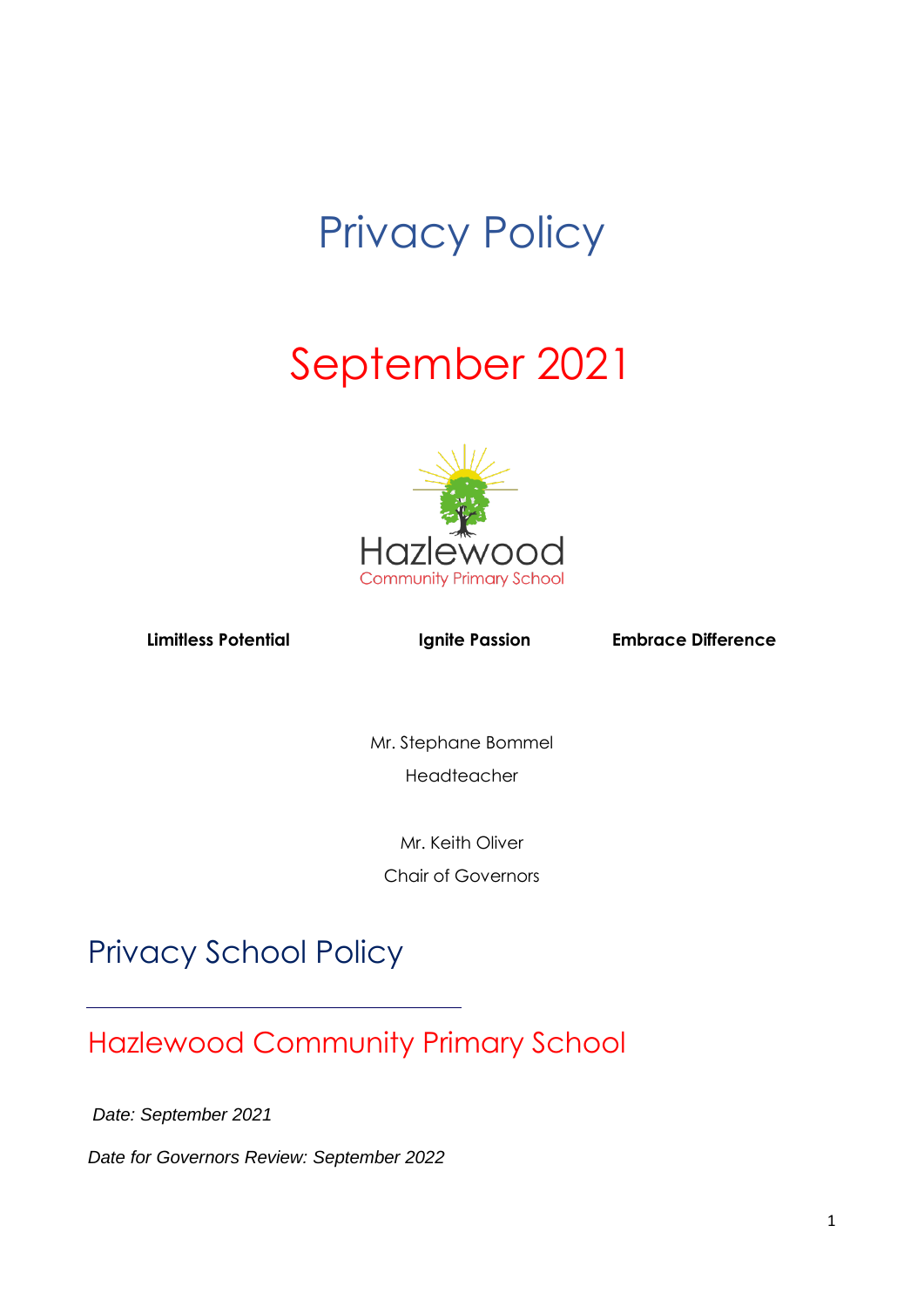# **DOCUMENT CONTROL SHEET**

**Document Title:** Full Privacy Notice – Pupils – Primary

# **Revision History**

| <b>Issue Number</b> | <b>Date</b> | <b>Reason for issue</b>                                                                                  |
|---------------------|-------------|----------------------------------------------------------------------------------------------------------|
| ∣.O                 | April 2018  | Implementation of the General Data<br><b>Protection Regulations (GDPR)</b><br>coming into force in 2018. |
|                     |             |                                                                                                          |
|                     |             |                                                                                                          |
|                     |             |                                                                                                          |

# **Document Authorisation**

| <b>Issue Number</b> | <b>Date</b>       | Group                                    |
|---------------------|-------------------|------------------------------------------|
| 1.0                 | <b>April 2018</b> | Data Protection Officer                  |
|                     | <b>April 2018</b> | Senior Information Governance<br>Officer |
|                     |                   |                                          |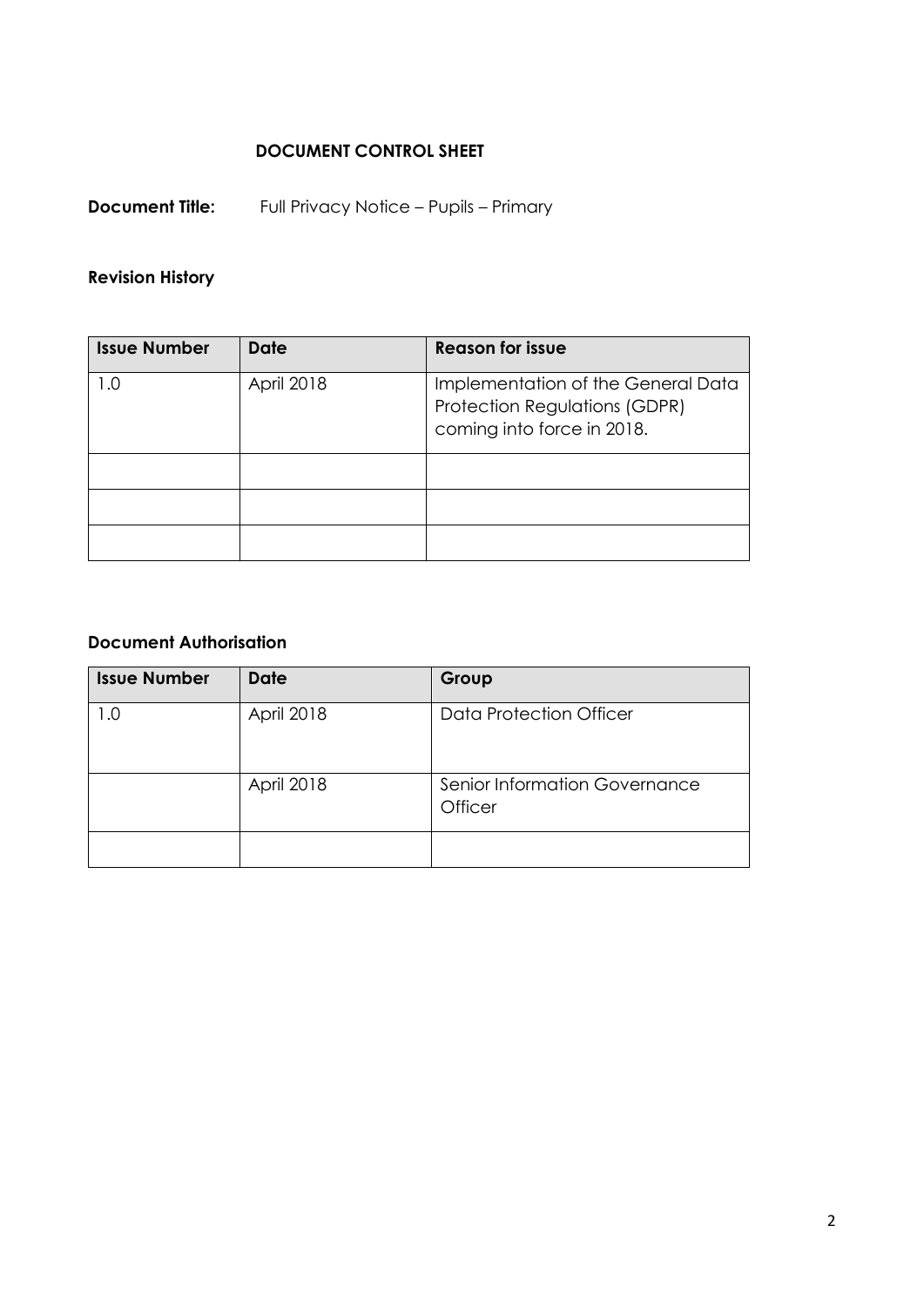# **Privacy Notice (How we use pupil information)**

# **Why do we collect and use pupil information?**

We collect and use pupil information under Section 537A of the Education Act 1996, Section 83 of the Children Act 1989 and "Article 6" and "Article 9" of the General Data Protection Regulation (GDPR).

*Article 6 (GDPR) condition: Processing is necessary for compliance with a legal obligation to which the data controller is subject.*

*Article 9 (GDPR) condition: For substantial public interest on legal basis.*

We use the pupil data:

- to support pupil learning
- to monitor and report on pupil progress
- to provide appropriate pastoral care
- to assess the quality of our services
- to comply with the law regarding data sharing
- to Ensure that we meet our statutory obligations including those related to diversity and equality.

We may also receive information from their previous school or college, local authority, the Department for Education (DfE) and the Learning Records Service (LRS).

**Note:** Schools and local authorities have a (legal) duty under the DPA and the GDPR to ensure that any personal data they process is handled and stored securely.

#### **The categories of pupil information that we collect, hold and share include:**

- Personal information (such as name, unique pupil number and address)
- Characteristics (such as ethnicity, language, nationality, country of birth and free school meal eligibility)
- Attendance information (such as sessions attended, number of absences and absence reasons)
- National curriculum assessment results
- Special education needs information
- Relevant medical information

For details of what we collect, hold and share, please visit the Information Commissioner's Office (ICO) Data Protection Register on<https://ico.org.uk/esdwebpages/search>

#### **Collecting pupil information**

Whilst the majority of pupil information you provide to us is mandatory, some of it is provided to us on a voluntary basis. In order to comply with the General Data Protection Regulation, we will inform you whether you are required to provide certain pupil information to us or if you have a choice to do so.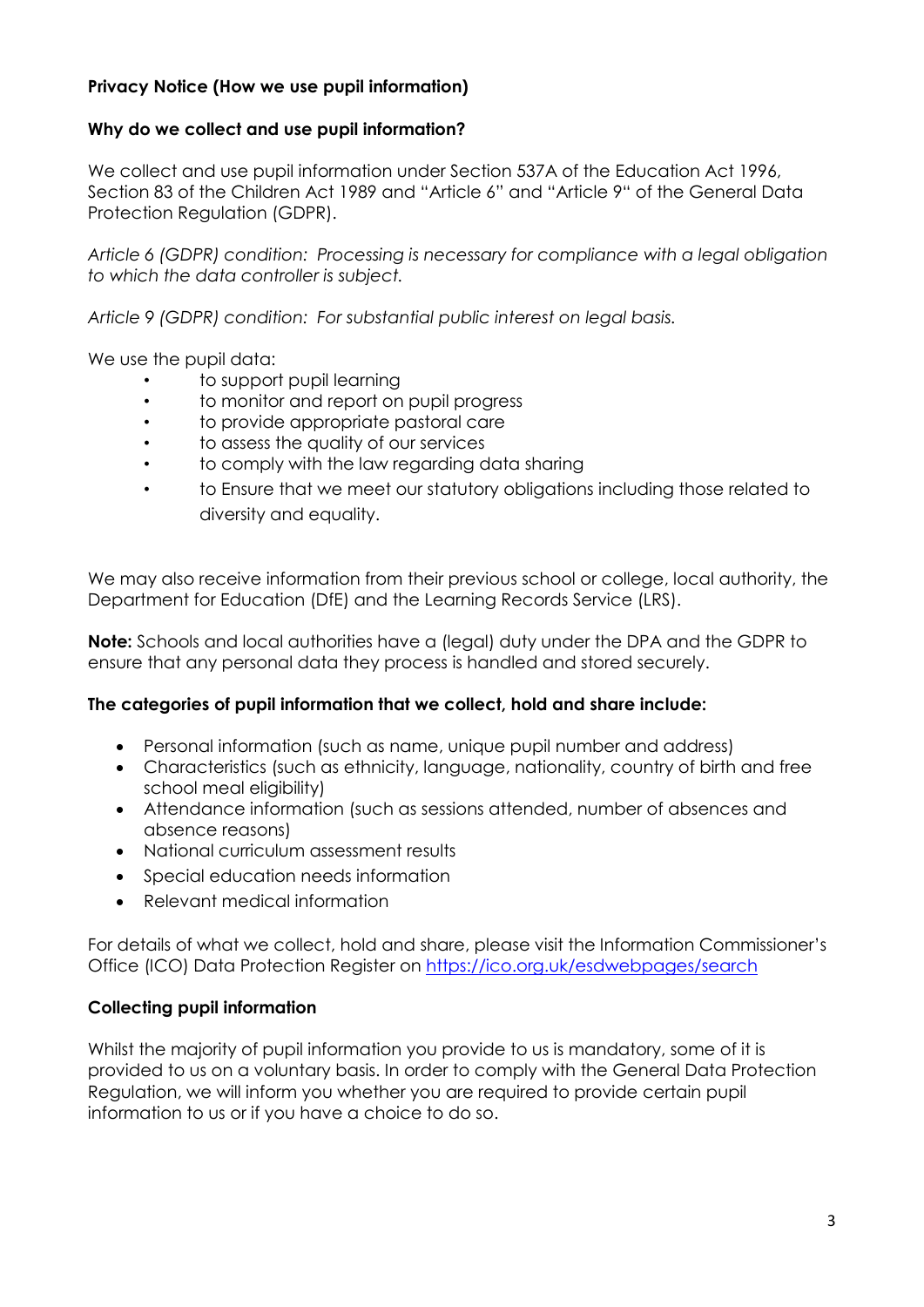# **Storing pupil data**

We hold your education records securely in line with retention guidelines until you change school. Your records will then be transferred to your new school, where they will be retained until you reach the age of 25, after which they are destroyed securely.

There are strict controls on who can see your information. We will not share your data if you have advised us that you don't not want it shares unless it is the only way we can make sure you stay safe, healthy or we are legally required to do so.

#### **Who do we share pupil information with?**

We will only provide personal information to an external organisation or individual for the purposes set out above or in order to help prevent; risk of harm to an individual, or if required to do so by law or under a data sharing agreement.

We routinely share pupil information with:

- schools that the pupil's attend after leaving us
- our local authority
- the Department for Education (DfE)
- NHS (*for inoculations, etc*)

#### **Why we share pupil information**

We do not share information about our pupils with anyone without consent unless the law and our policies allow us to do so.

We share pupils' data with the Department for Education (DfE) on a statutory basis. This data sharing underpins school funding and educational attainment policy and monitoring.

We are required to share information about our pupils with our local authority (LA) and the Department for Education (DfE) under section 3 of The Education (Information About Individual Pupils) (England) Regulations 2013.

#### **Data collection requirements:**

To find out more about the data collection requirements placed on us by the Department for Education (for example; via the school census) go to [https://www.gov.uk/education/data-collection-and-censuses-for-schools.](https://www.gov.uk/education/data-collection-and-censuses-for-schools)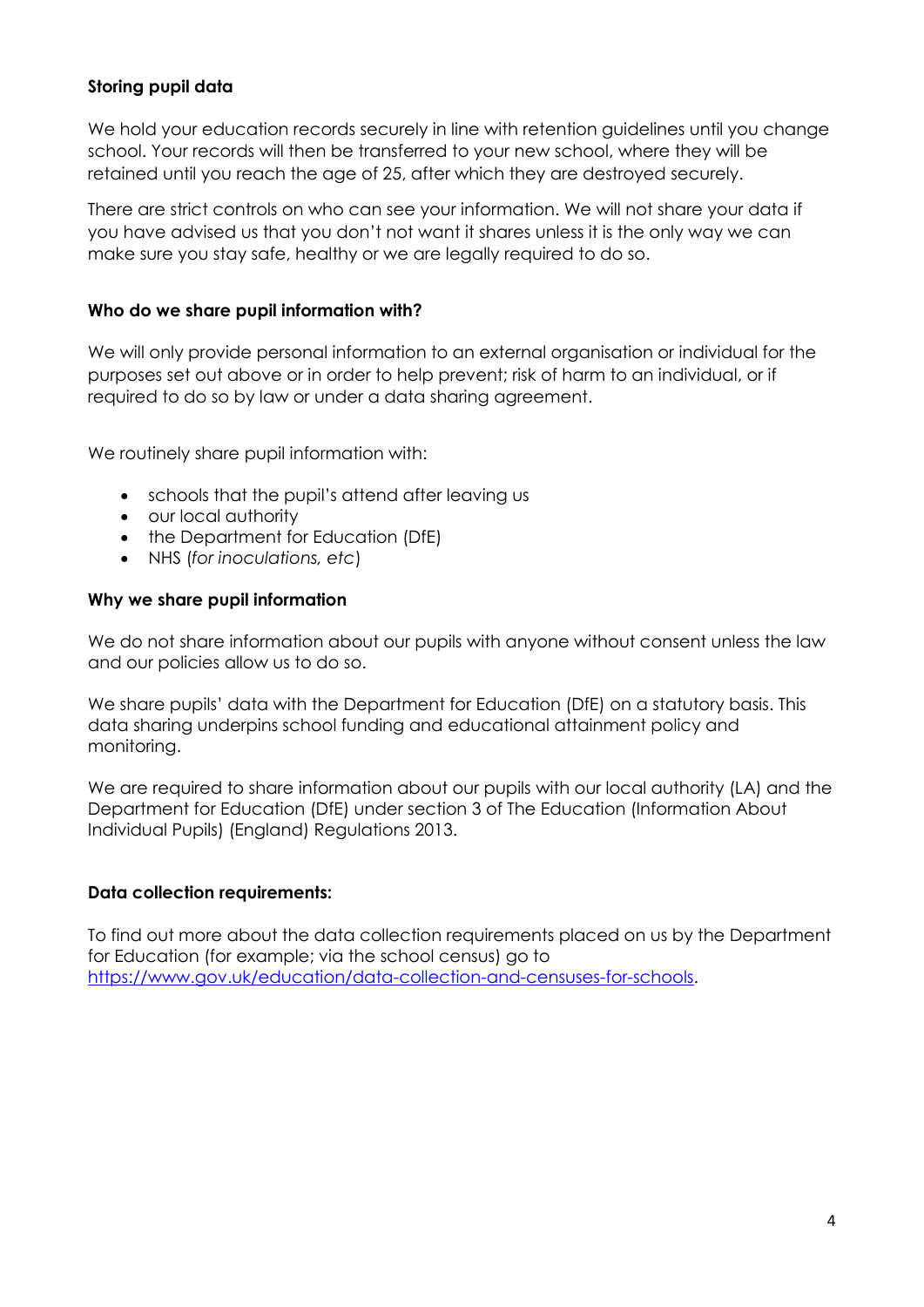### **The National Pupil Database (NPD)**

The NPD is owned and managed by the Department for Education and contains information about pupils in schools in England. It provides invaluable evidence on educational performance to inform independent research, as well as studies commissioned by the Department. It is held in electronic format for statistical purposes. This information is securely collected from a range of sources including schools, local authorities and awarding bodies.

We are required by law, to provide information about our pupils to the DfE as part of statutory data collections such as the school census and early years' census. Some of this information is then stored in the NPD. The law that allows this is the Education (Information About Individual Pupils) (England) Regulations 2013.

To find out more about the pupil information we share with the department, for the purpose of data collections, go to [https://www.gov.uk/education/data-collection-and](https://www.gov.uk/education/data-collection-and-censuses-for-schools)[censuses-for-schools.](https://www.gov.uk/education/data-collection-and-censuses-for-schools)

To find out more about the NPD, go to https://www.gov.uk/government/publications/national-pupil-database-user-auide-and[supporting-information.](https://www.gov.uk/government/publications/national-pupil-database-user-guide-and-supporting-information)

The department may share information about our pupils from the NPD with third parties who promote the education or well-being of children in England by:

- conducting research or analysis
- producing statistics
- providing information, advice or guidance

The Department has robust processes in place to ensure the confidentiality of our data is maintained and there are stringent controls in place regarding access and use of the data. Decisions on whether DfE releases data to third parties are subject to a strict approval process and based on a detailed assessment of:

- who is requesting the data
- the purpose for which it is required
- the level and sensitivity of data requested: and
- the arrangements in place to store and handle the data

To be granted access to pupil information, organisations must comply with strict terms and conditions covering the confidentiality and handling of the data, security arrangements and retention and use of the data.

For more information about the department's data sharing process, please visit: <https://www.gov.uk/data-protection-how-we-collect-and-share-research-data>

For information about which organisations the department has provided pupil information, (and for which project), please visit the following website: <https://www.gov.uk/government/publications/national-pupil-database-requests-received>

To contact DfE:<https://www.gov.uk/contact-dfe>